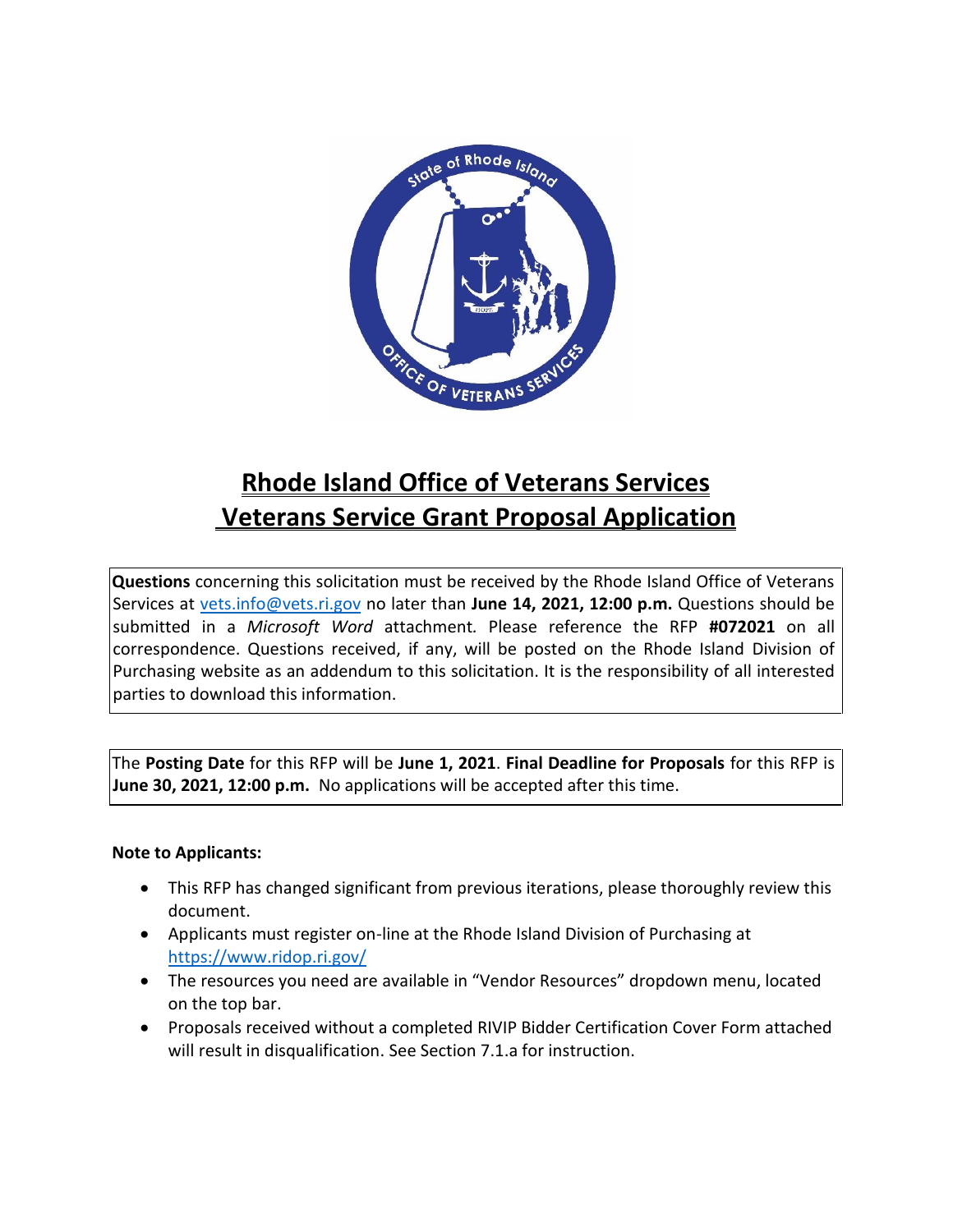# **Table of Contents**

| VETERANS SERVICE GRANT APPLICATION PROGRAM SUMMARY (RFP #072021)10 |  |
|--------------------------------------------------------------------|--|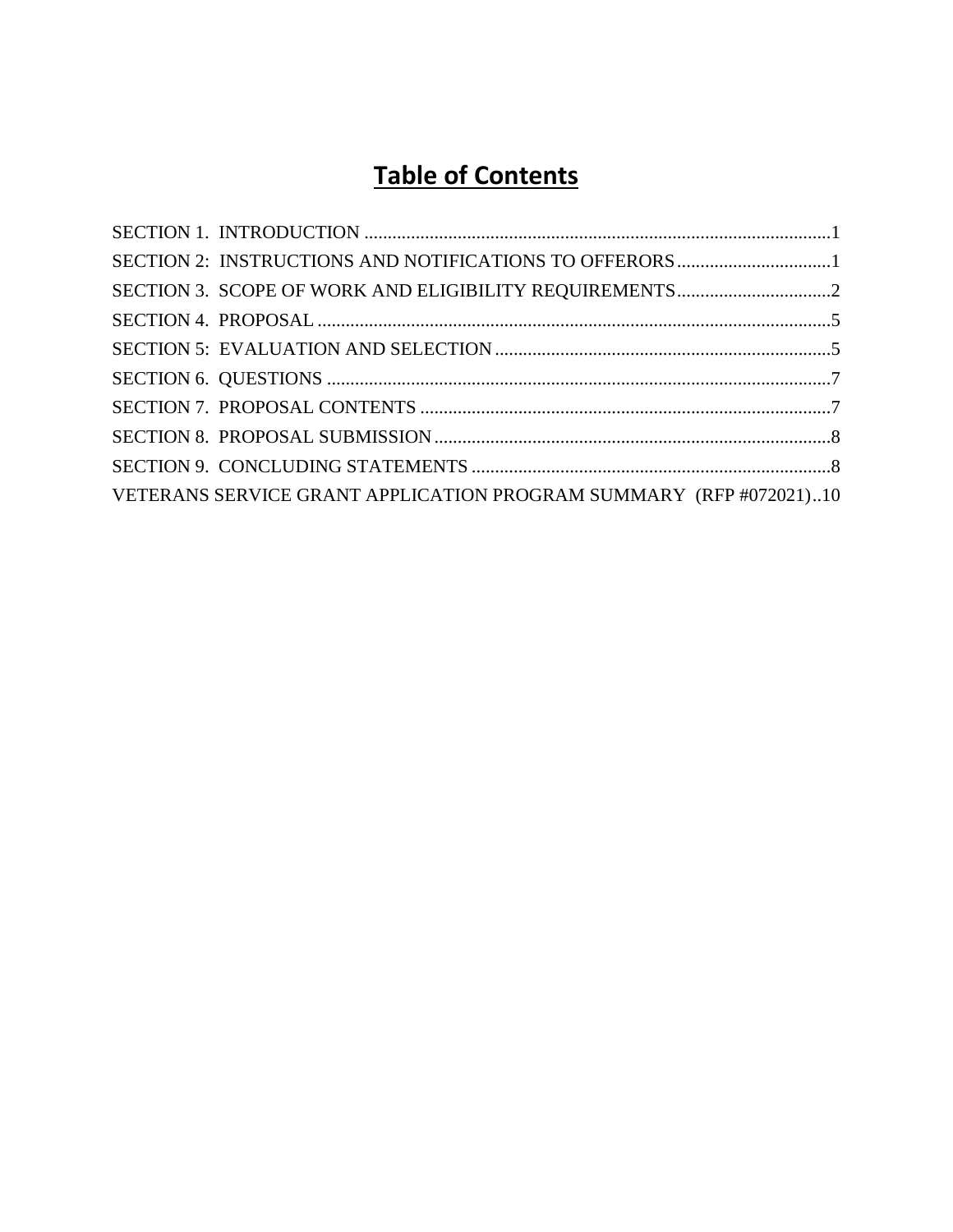## <span id="page-2-0"></span>**SECTION 1. INTRODUCTION**

The Rhode Island Office of Veterans Services (RIVETS) is soliciting proposals from qualified vendors to provide programs or services for unmet needs of the Veterans community pursuant to the terms of this Request for Proposals ("RFP") and the State's General Conditions of Purchase, which may be obtained at the Division of Purchases website at <https://www.ridop.ri.gov/>

# <span id="page-2-1"></span>**SECTION 2: INSTRUCTIONS AND NOTIFICATIONS TO OFFERORS**

- 1. Applicants are advised to review all sections of this RFP carefully and to follow instructions completely. Failure to make a complete submission as described elsewhere herein will result in a zero score or rejection of the proposal.
- 2. Applicants must use the provided format for their application. No other format will be accepted.
- 3. Applications must be delivered digitally by sending to: [vets.info@vets.ri.gov,](mailto:vets.info@vets.ri.gov) physical copies will not be accepted.
- 4. If awarded, applicants must comply with Department of Administration guidelines in use of the ScreenDoor online system to qualify for and receive payment. You will receive further guidance if you are awarded.
- 4. All costs associated with developing or submitting a proposal in response to this RFP or for providing oral or written clarification of its content shall be borne by the vendor. The State assumes no responsibility for these costs even if the RFP is cancelled or continued.
- 5. Proposals are irrevocable for a period of not less than 180 days following the opening date and may not be withdrawn except with the express written permission of the State Purchasing Agent.
- 6. All pricing submitted will be firm and fixed unless otherwise indicated in the proposal.
- 7. An award pursuant to this RFP will be made to a prime vendor, or prime vendors in the various categories, who will assume responsibility for all aspects of the work. Subcontracts are permitted, provided their use is clearly indicated in the vendor's proposal and the subcontractor(s) to be used identified in the proposal.
- 8. **The purchase of goods and/or services under an award made pursuant to this RFP will be contingent on the availability of appropriated funds by the General Assembly. Fund cannot be issued until after the passing of the Fiscal Year's state budget.**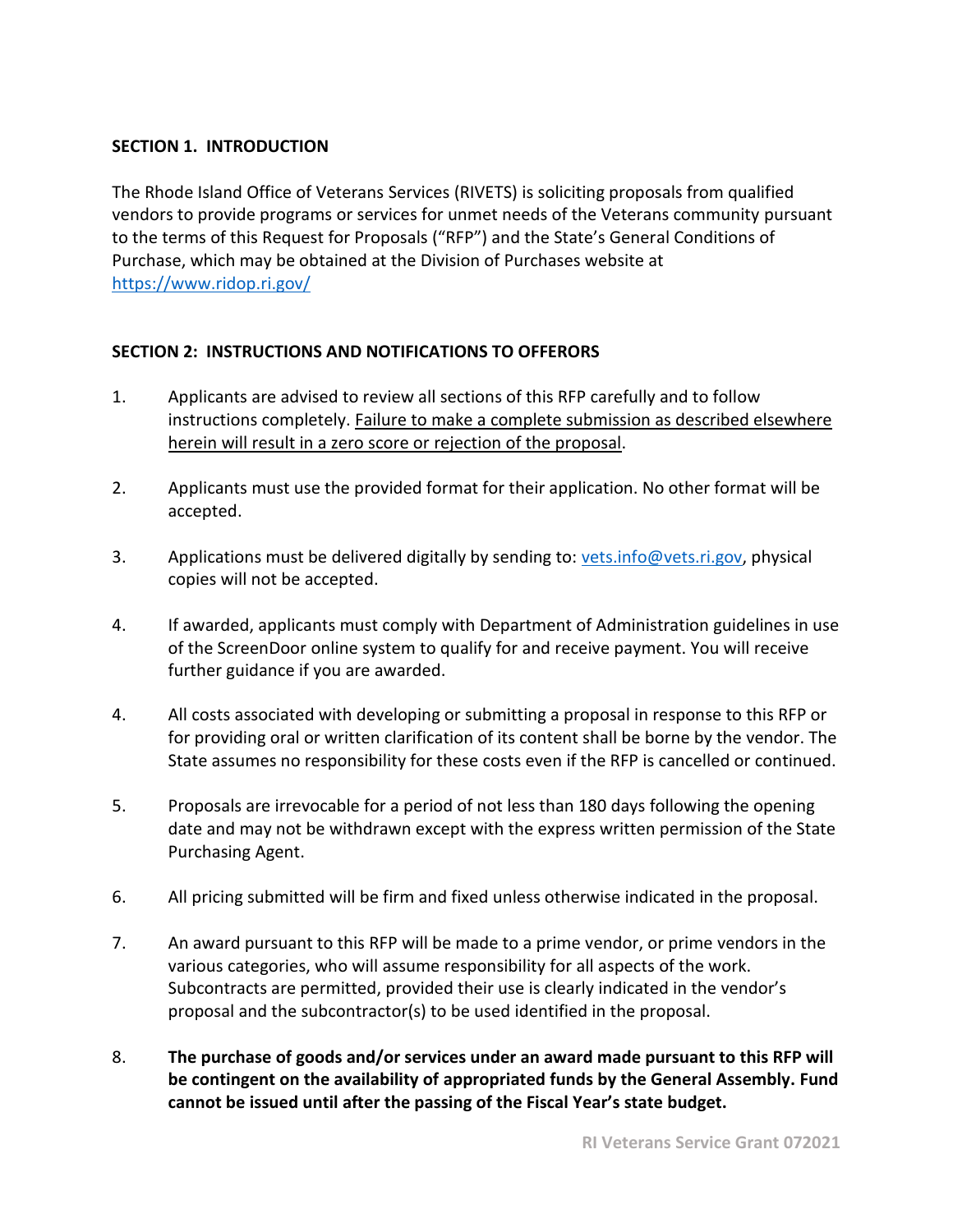9. Vendors are advised that all materials submitted to RIVETS for consideration in response to this RFP may be public records as defined in R.I. Gen. Laws § 38-2-1, *et seq*., and may be released for inspection upon request once an award has been made.

Any information submitted in response to this RFP that a vendor believes are trade secrets or commercial or financial information of a privileged or confidential nature should be clearly marked as such. The vendor should provide a brief explanation as to why each portion of information marked should be withheld from public disclosure. Vendors are advised that RIVETS and/or the Division of Purchases may release records marked confidential by a vendor upon a public records request if the State determines the marked information does not fall within the category of trade secrets or commercial or financial information of a privileged or confidential nature.

- 10. Interested parties are instructed to visit the RIVETS and Division of Purchasing websites on a regular basis for additional information relating to this solicitation that may be released as an addendum to this RFP.
- 11. In accordance with R.I. Gen. Laws § 7-1.2-1401, no foreign corporation has the right to transact business in Rhode Island until it has procured a certificate of authority from the Secretary of State. This is a requirement only for successful vendor(s). For further information, contact the Secretary of State at 222-3040.
- 12. Under the Health Insurance Portability and Accountability Act of 1996 (HIPAA), a "business associate" is a person or entity, other than a member of the workforce of a HIPAA-covered entity, who performs functions or activities on behalf of, or provides certain services to, a HIPAA-covered entity that involves access by the business associate to HIPAA protected health information. A "business associate" also is a subcontractor that creates, receives, maintains, or transmits HIPAA protected health information on behalf of another business associate. The HIPAA rules generally require that HIPAA-covered entities and business associates enter into contracts with their business associates to ensure that the business associates will appropriately safeguard HIPAA protected health information. Therefore, if a Contractor qualifies as a business associate, it will be required to sign a HIPAA business associate agreement.

#### <span id="page-3-0"></span>**SECTION 3. SCOPE OF WORK AND ELIGIBILITY REQUIREMENTS**

- 1. You must request funding under one of the 14 categories:
	- **Veterans Living in Poverty**. Includes basic needs, food security, housing, goods and services, emergency financial services, and substance abuse and support programs. The Veteran poverty growth rate is less than that of non-Veterans; however, the overall Veteran poverty rate is rising. The poverty rate for Veterans between the ages of 18 to 34 is higher than all other age groups. Disabled Veterans have higher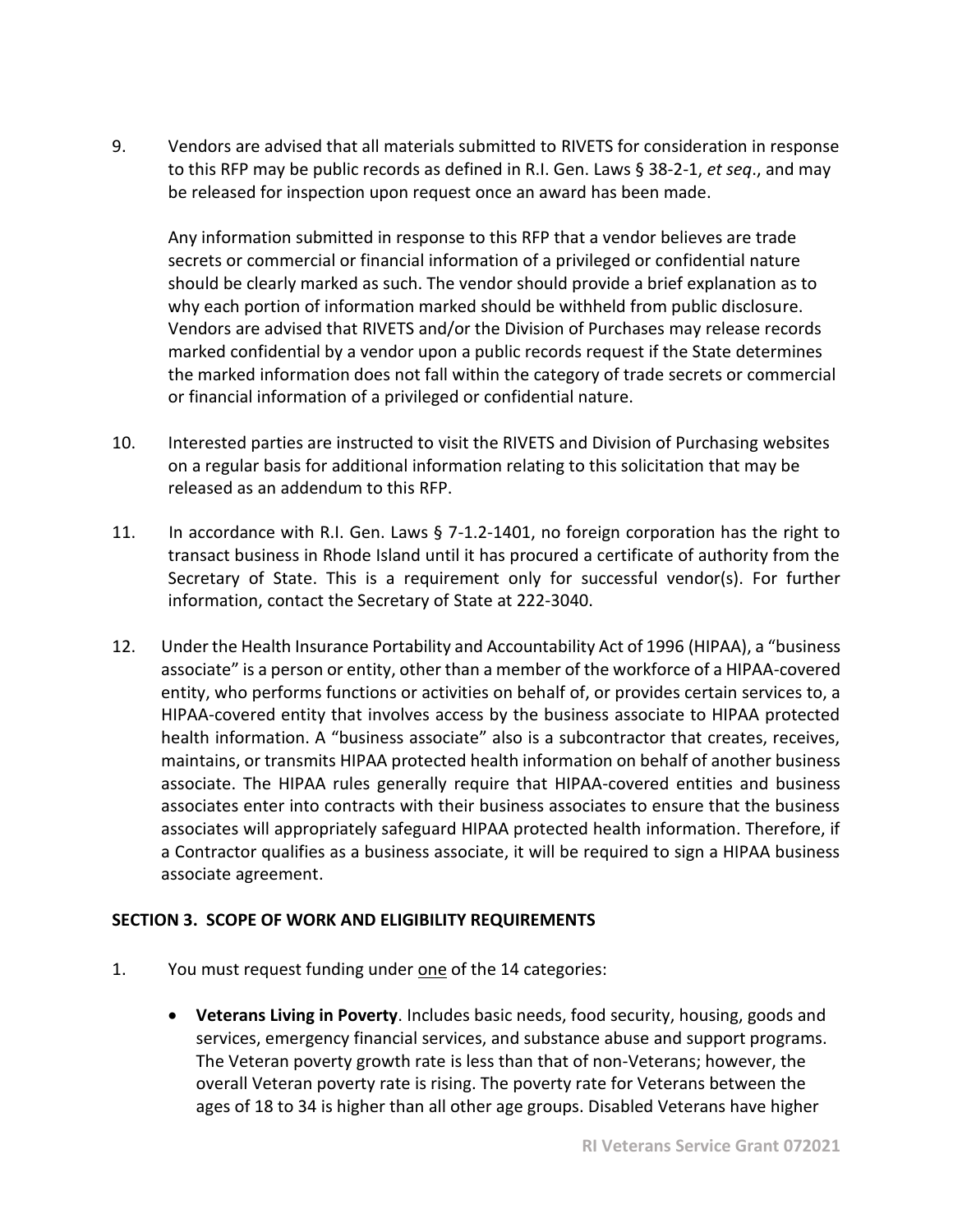poverty rates than disabled non-Veterans for all age groups except those over age 65. Programs should focus on reversing these poverty trends.

- **Veterans Homelessness.** Includes basic needs, goods and services, emergency financial services, rental assistance, home ownership, homeless services, and transitional and permanent housing. There are over 400 chronically homeless Veterans in Rhode Island and a significant number who are at-risk of homelessness. Programs should focus on solutions to address needs not met through existing programs.
- **Veterans Employment and Employment Training**. Includes job training, job search and preparation services, and business ownership counseling. Programs should focus on preparing Veterans and transitioning service members for meaningful careers, providing entrepreneurship resources and expertise, and protecting reemployment rights.
- **Veterans Education**. Includes GI Bill assistance, financial aid counseling, loans, scholarships, tuition programs, learning skills preparation, and student Veterans organization support. Programs should focus on promoting educational opportunities and supporting student Veterans currently enrolled in schools.
- **Veterans Post Traumatic Stress Disorder (PTSD)/Agent Orange Effects/Burn Pits**. Includes healthcare services, mental health counseling, and recreational and spiritual programs. Programs should focus on promoting wellness and improving outcomes for Veterans facing unique, military-related health challenges caused by PTSD, Agent Orange, and burn pits.
- **Veterans Disability Benefits**. Includes the federal VA entities, Veteran Service Organizations, state agencies, and nonprofit organizations serving individuals with disabilities. Programs should focus on assisting Veterans navigate the benefit application process or improving quality of life.
- **Veterans Long-Term Care.** Includes VA programs and services, caregiver support, palliative care, and nursing home care. Programs should focus on enhancing shared decision making, advance care planning, and related long-term services and supports.
- **Veterans Transportation.** Includes transportation to and from the Providence VA Medical Center locations, other health-related facilities, the VA Regional Office, and places serving basic life needs. Programs should focus on increasing transportation options such as through special public transportation fares for Veterans, joint dispatching, service contracts, feeder services, ride-share, driver training drivers, or other innovative modes of transport.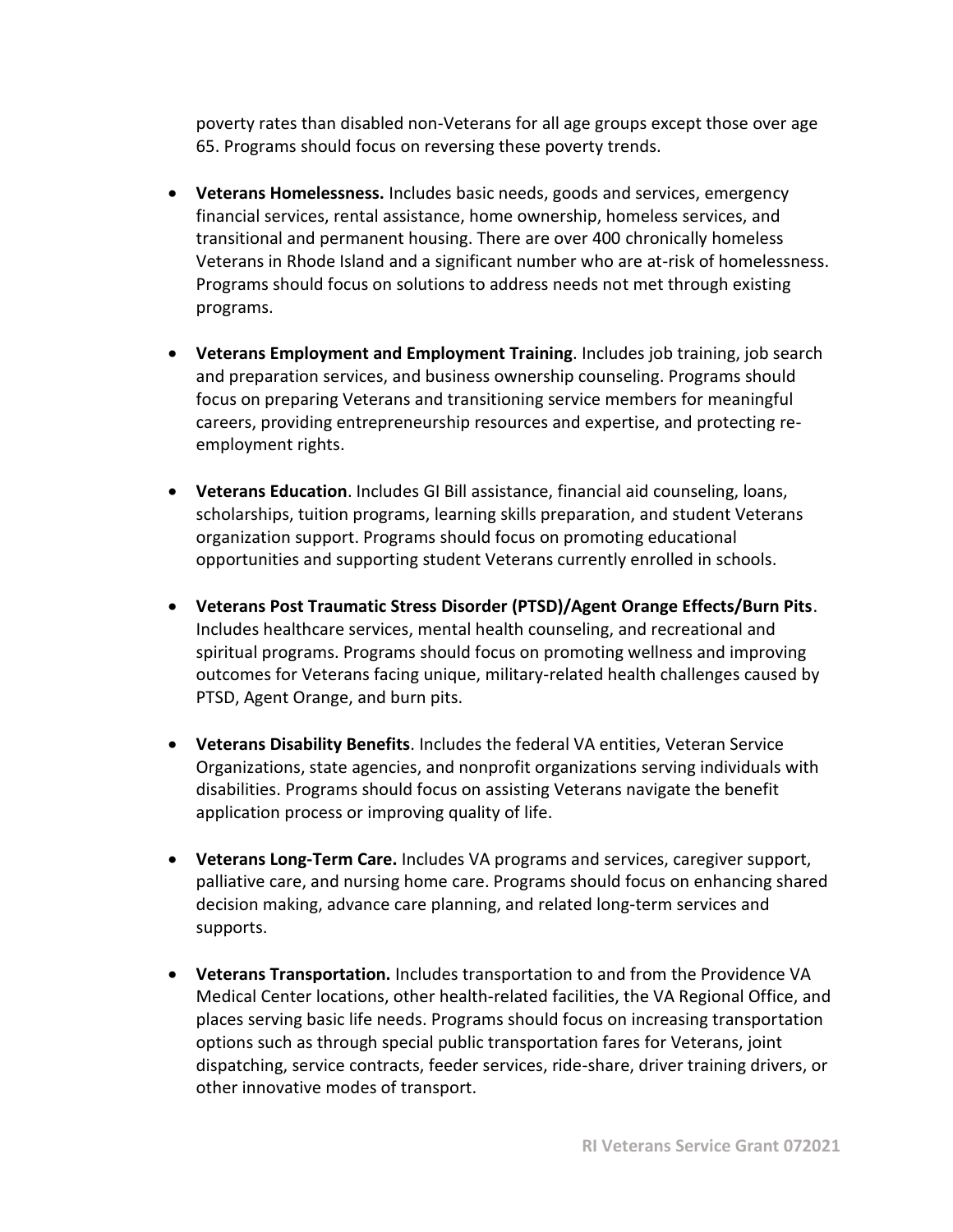- **Veterans Family Members/Caregivers.** Includes counseling and support, family readiness groups, education and information services, wellness programs, crisis programs, peer monitoring programs, and substance abuse and support programs. Family Members and caregivers provide crucial support in maintaining households and caring for aging and disabled Veterans. Programs should focus on supporting and assisting those who undertake this important role.
- **Veterans Financial Planning/Services**. Includes compensation, consumer protection, budgetary, pension and tax counseling, unemployment services, and emergency assistance. Programs should focus on preparing transitioning military members for financial success and helping all Veterans obtain financial security.
- **Veterans Legal Services.** Includes legal assistance, pro bono programs, legal clinics, judicial system programs, service records, identification cards, and military awards and discharge review. Programs should focus on access to legal resources to assist with medical challenges, disability benefits, reemployment rights, debt collection, housing, criminal matters, license restoration, and family law.
- **Veterans Mortuary Affairs**. Includes RI Veterans Memorial Cemetery and other forms of bereavement and memorial assistance. Programs should focus on assisting Veterans plan for end-of-life and supporting families as they cope with the process of death and dying.
- **Veterans Transitional Assistance.** Includes housing, jobs, basic needs, disability assistance, and retirement. Programs should be designed to provide comprehensive services to our service members as they transition from the military to civilian life after their service.
- **Other.** Any social services, programs, or other resources provided to Veterans, family members, and/or caregivers not covered in the other 13 categories.
- 2. Applicants must be a government agency, non-profit organization, Veteran service organization, a program for the benefit of its Veterans, families, or survivors, or a non-Veteran-related agency that wishes to expand its programming to Veterans.
- 3. Applicants that do not have a program or does not seek to develop a program that meets the requirements described above are not eligible to apply for this grant.
- 4. Applicants are required to define performance metrics and their targets. In addition to any self-selected performance measures, RIVETS requires an estimate on how many Veterans, Service Members, and military-connected Families your program will serve.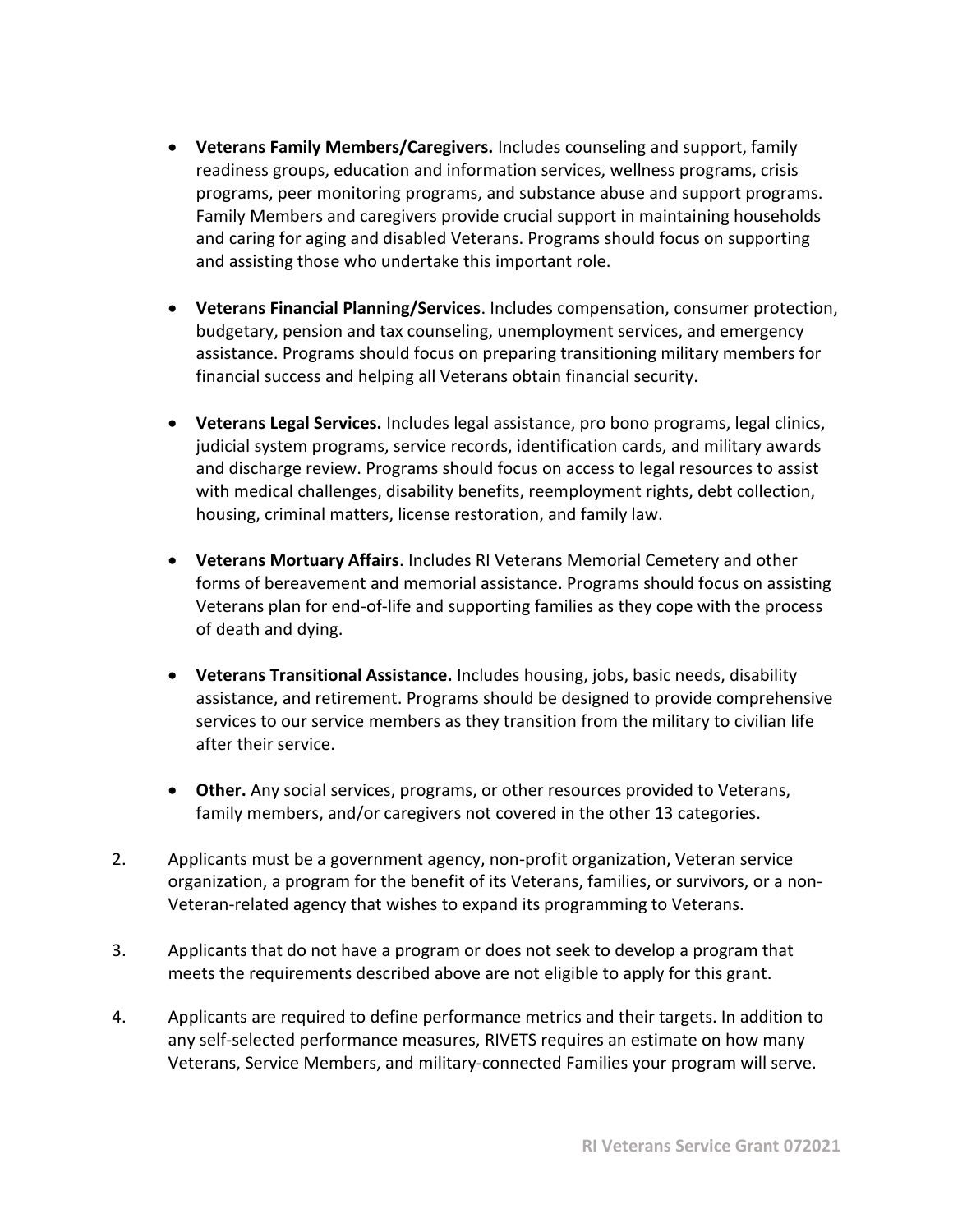- 5. Applicants must agree to meet with Rhode Island Office of Veterans Services leadership to review performance measures **and** assign a delegate to participate in these meetings. A minimum of one meeting will be held if grant funds are awarded. RIVETS reserves the right to call additional meetings as needed.
- 6. Applicants must be based in Rhode Island or have a significant presence in Rhode Island and agree to use any and all awarded funds solely for the benefit of Rhode Island residents.
- 7. If awarded funding, applicants **must** produce a Mid-Year Status Report by **November 30, 2021** detailing how their program impacted Veterans and/or their families and a Final Report by June 30, 2022. You must provide up to date performance metrics within each report, as well as describing a positive impact your program has made during this active funding period. This form must be in the format of a digital document and emailed to [vets.info@vets.ri.gov](mailto:vets.info@vets.ri.gov) This Final Report should highlight specific examples of successful implementation of the grant funding but **must omit any personally identifiable information**. It should address the number of Veterans Served so far, as well as sharing details of how the program has run so far. Applicants agree to allow RIVETS use of this content for publication in its annual report or other collateral. **Failure to provide this document by the deadline will disqualify you from future funding opportunities.**
- 8. No grants will be awarded for the purchase, lease, or rent of office space, buildings, or land.

#### <span id="page-6-0"></span>**SECTION 4. PROPOSAL**

- 1. The 14 funding categories listed on this RFP are the only categories under which programs can be funded. If two or more categories apply, please choose the primary focus.
- 2. Review the Project Narrative and use it as a guide and checklist for the documents and format required for the application. All information listed in the Project Narrative is required for the application to be considered. If the applicant does not have or cannot produce the documentation requested, an explanation must be provided.
- 3. Awards expire at the end of the state fiscal year. For this FY 2022 grant period, monies must be spent by July 1, 2022.
- 4. Applicants awarded funds agree to allow RIVETS to conduct site visit inspections during regular business hours and understand the visits may be unannounced.

#### <span id="page-6-1"></span>**SECTION 5: EVALUATION AND SELECTION**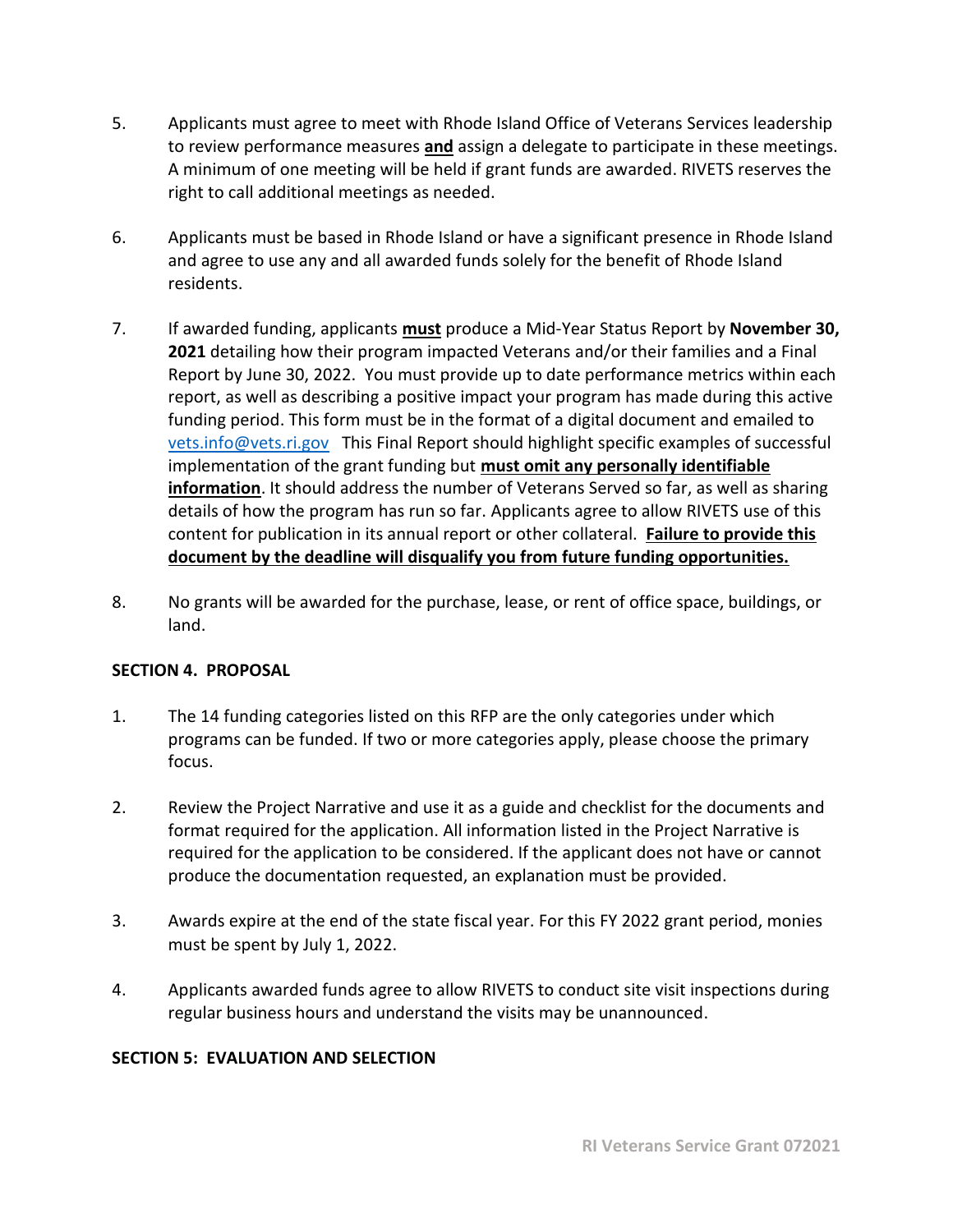- 1. Proposals shall be reviewed by a technical evaluation committee ("TEC") comprised of staff from State agencies.
- 3. RIVETS reserves the right to select the vendor(s) that it deems most qualified to provide the goods and/or services as specified herein; and, conversely, reserves the right to cancel the solicitation in its entirety in its sole discretion.
- 4. Proposals shall be reviewed and scored based upon the following criteria:

| <b>Criteria</b>                                                                               | <b>Possible Points</b> |
|-----------------------------------------------------------------------------------------------|------------------------|
| Capability, Capacity, and Qualifications of the Offeror                                       | 20 Points              |
| <b>Staff Qualifications</b>                                                                   | 10 Points              |
| Work Plan & Budget                                                                            | 40 Points              |
| Performance Metrics (Self-defined & Number of<br>Veterans/Service Members/Military-Connected) | 20 Points              |
| <b>Project Scalability</b>                                                                    | 10 Points              |
| <b>Total Possible Evaluation Points</b>                                                       | <b>100 Points</b>      |

A general explanation of the criteria is provided:

- a. Capability, Capacity, and Qualifications of the Offeror (**20**) Please provide a detailed description of your organization's background and experience delivering programs of this nature. The required financial statements will also be evaluated when determining your organization's capacity.
- b. Staff Qualifications (**10**) Provide staff resumes/CVs and describe qualifications and experience of key staff who will be involved in delivering the services.
- c. Work Plan & Budget (**40**) Please describe in detail the framework within which services will be performed and specify within a budget how this grant money would be utilized.
- d. Performance Metrics (**20**) Provide an estimated number of Veterans, Service Members, and military-connected family members your program will impact and explain how you will track this number. In addition, applicants should define additional performance measures specific to their programs and explain their tracking process as appropriate. Applicants must prepare a plan to produce an impact statement, due at the time specified in the RFP.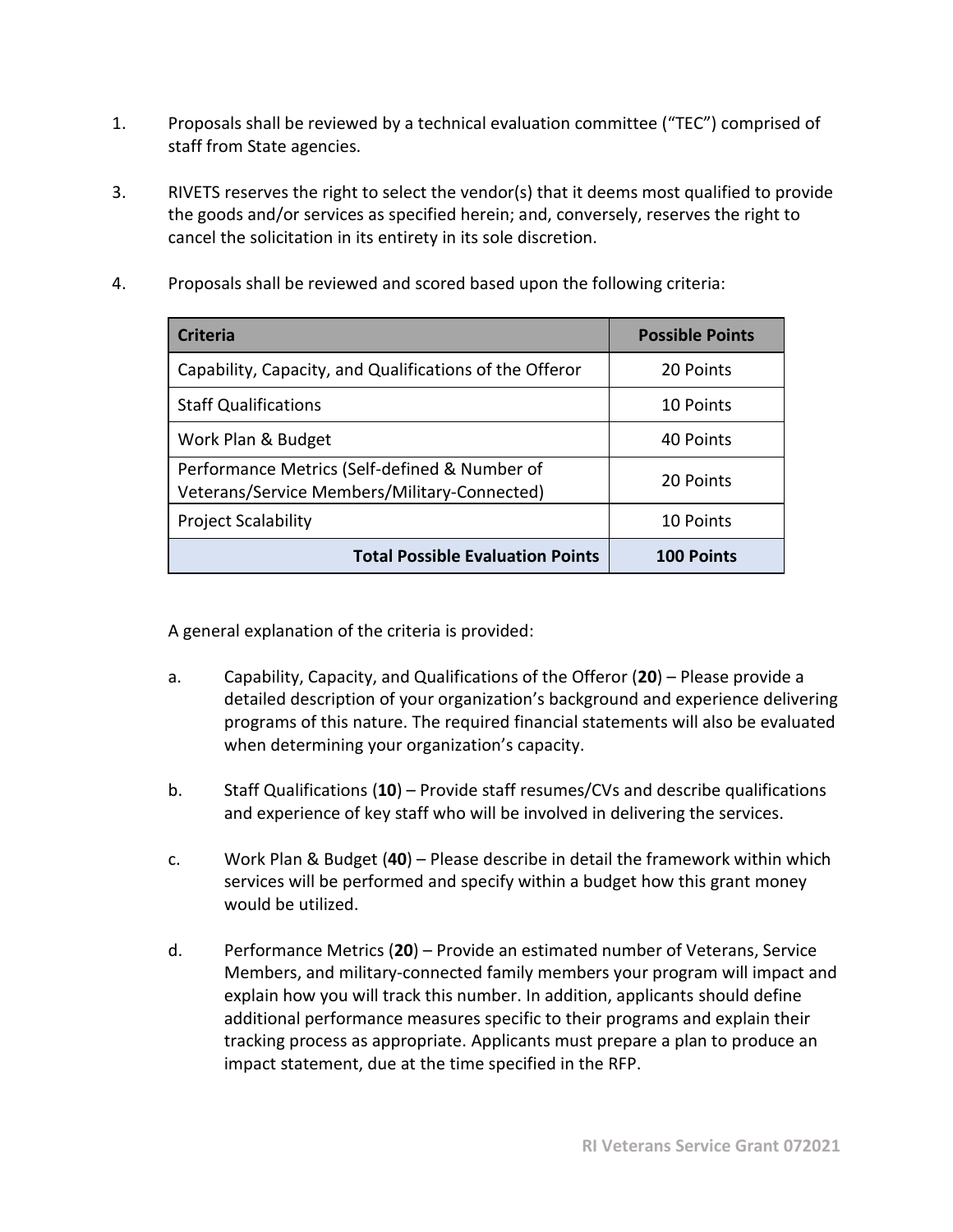- e. Project Scalability (**10**) Due to the highly competitive nature of this opportunity, your organization may be awarded a partial amount of your total request. Please describe the ability and method for your project to scale with differing funding amounts (for example, a project with a \$10,000 funding request may be able to deliver 50% of initially quoted results if only \$5,000 is awarded.) Inability to scale will score a 0 in this category.
- 5. Applicants may be required to submit additional written information or be asked to make an oral presentation before the TEC to clarify statements made in the proposal.

# <span id="page-8-0"></span>**SECTION 6. QUESTIONS**

- 1. Questions concerning this solicitation must be e-mailed to [vets.info@vets.ri.gov](mailto:vets.info@vets.ri.gov) no later than **June 14, 2021, 12:00 p.m.** No other contact with State parties is permitted.
- 2. Please reference RFP #072021 on all correspondence.
- 3. Questions should be submitted digitally or in writing in a Microsoft Word document in a narrative format with no tables.
- 4. Answers to questions received, if any, shall be posted on the RIVETS and Division of Purchasing websites as an addendum to this solicitation. It is the responsibility of all interested parties to monitor the RIVETS and Division of Purchasing websites for any procurement related postings such as addenda.

# <span id="page-8-1"></span>**SECTION 7. PROPOSAL CONTENTS**

- 1. Proposals shall follow the exact template listed in the addendum titled "RFP 072021 Application Template" They must also include:
	- a. One completed and signed RIVIP Bidder Certification Cover Form (included in the original copy only) downloaded from the Division of Purchases website at [http://www.purchasing.ri.gov/bidopps/bidding/bidding.aspx.](http://www.purchasing.ri.gov/bidopps/bidding/bidding.aspx)
	- b. One completed and signed Rhode Island W-9 (included in the original copy only) downloaded from the Division of Purchases website at <http://www.purchasing.ri.gov/rivip/publicdocuments/fw9.pdf>**.**
- 2. Formatting of documents.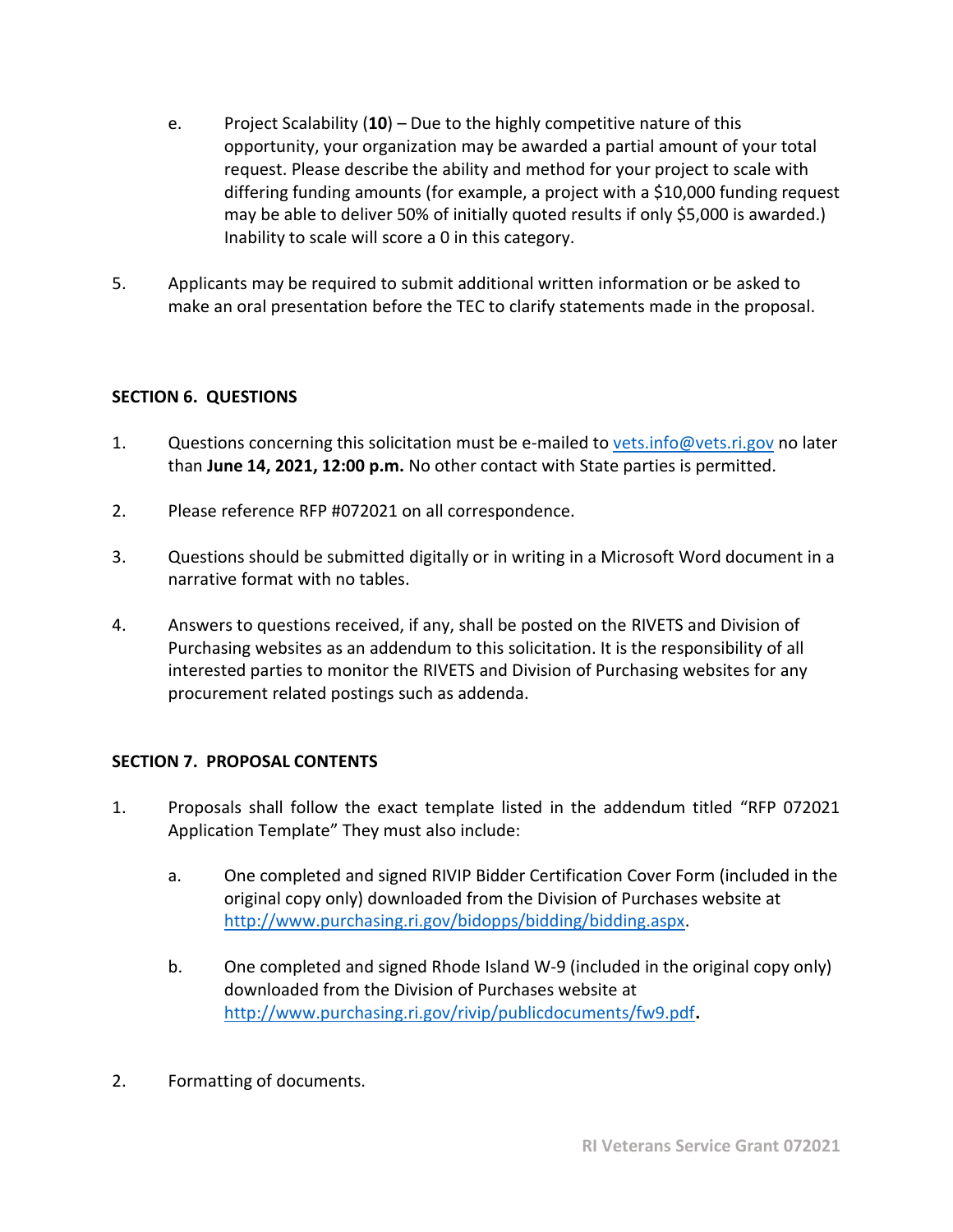- a. The project narrative must be submitted in digital format.
- b. The budget and narrative shall be typed using the formatting described above.

#### <span id="page-9-0"></span>**SECTION 8. PROPOSAL SUBMISSION**

- 1. Interested vendors must submit proposals to provide the goods and/or services covered by this RFP on or before the date and time listed on the cover page of this solicitation. Responses received after this date and time, as registered by the official time clock in the reception area of the RI Office of Veterans Services shall not be accepted.
- 2. Proposals must be emailed to [vets.info@vets.ri.gov.](mailto:vets.info@vets.ri.gov)
- 3. Proposals received after the above-referenced due date and time shall not be accepted. Proposals misdirected to other State locations or those not presented to RIVETS by the scheduled due date and time shall be determined to be late and will not be accepted. Proposals faxed to RIVETS shall not be accepted. Proposals mailed or hand-delivered shall not be accepted.

# <span id="page-9-1"></span>**SECTION 9. CONCLUDING STATEMENTS**

- 1. Notwithstanding the above, RIVETS reserves the right to accept or reject any or all proposals, and to award in the State's best interest.
- 2. Proposals found to be technically or substantially non-responsive at any point in the evaluation process will be rejected and not considered further.
- 3. If an applicant is selected for an award, no work is to commence until a purchase order is issued by the Division of Purchases.
- 4. The State's General Conditions of Purchase contain the specific contract terms, stipulations and affirmations to be utilized for the contract awarded for this RFP. The State's General Conditions of Purchases can be found at the following URL:

<https://www.purchasing.ri.gov/RIVIP/publicdocuments/ATTA.pdf>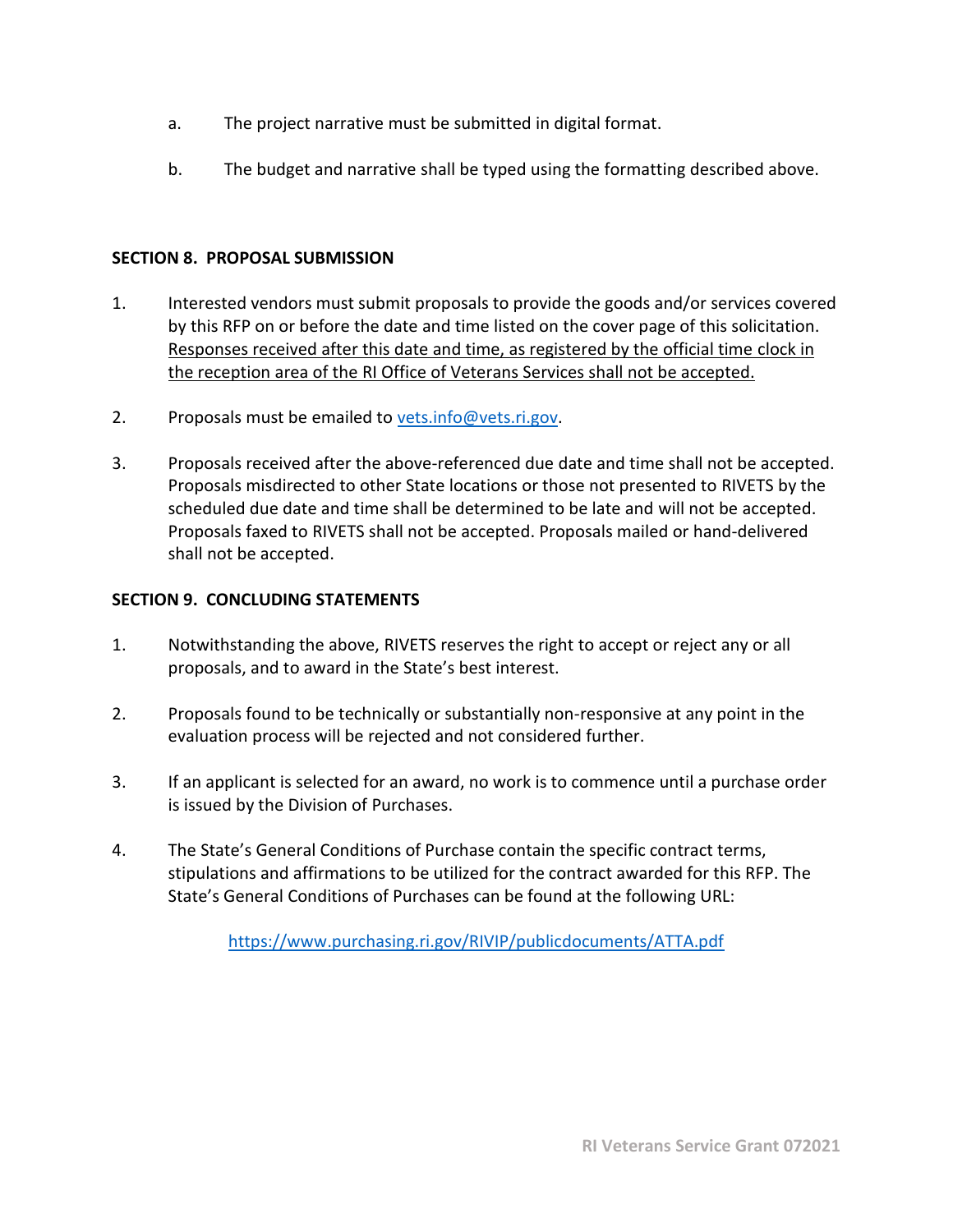**Use the following pages as a guide for completing your RFP. Attach your Bidder Certification Cover Form (see section 7.1.a) and then begin with the section titled: "VETERANS SERVICE GRANT APPLICATION PROGRAM SUMMARY RFP072021" and end with the form titled: "VETERANS SERVICE GRANT APPLICATION FINAL CHECKLIST (RFP #072021)"**

**Fill in each page, in order, by copy/pasting, using PDF fill, or by scanning and uploading. Attach supporting documents when necessary.**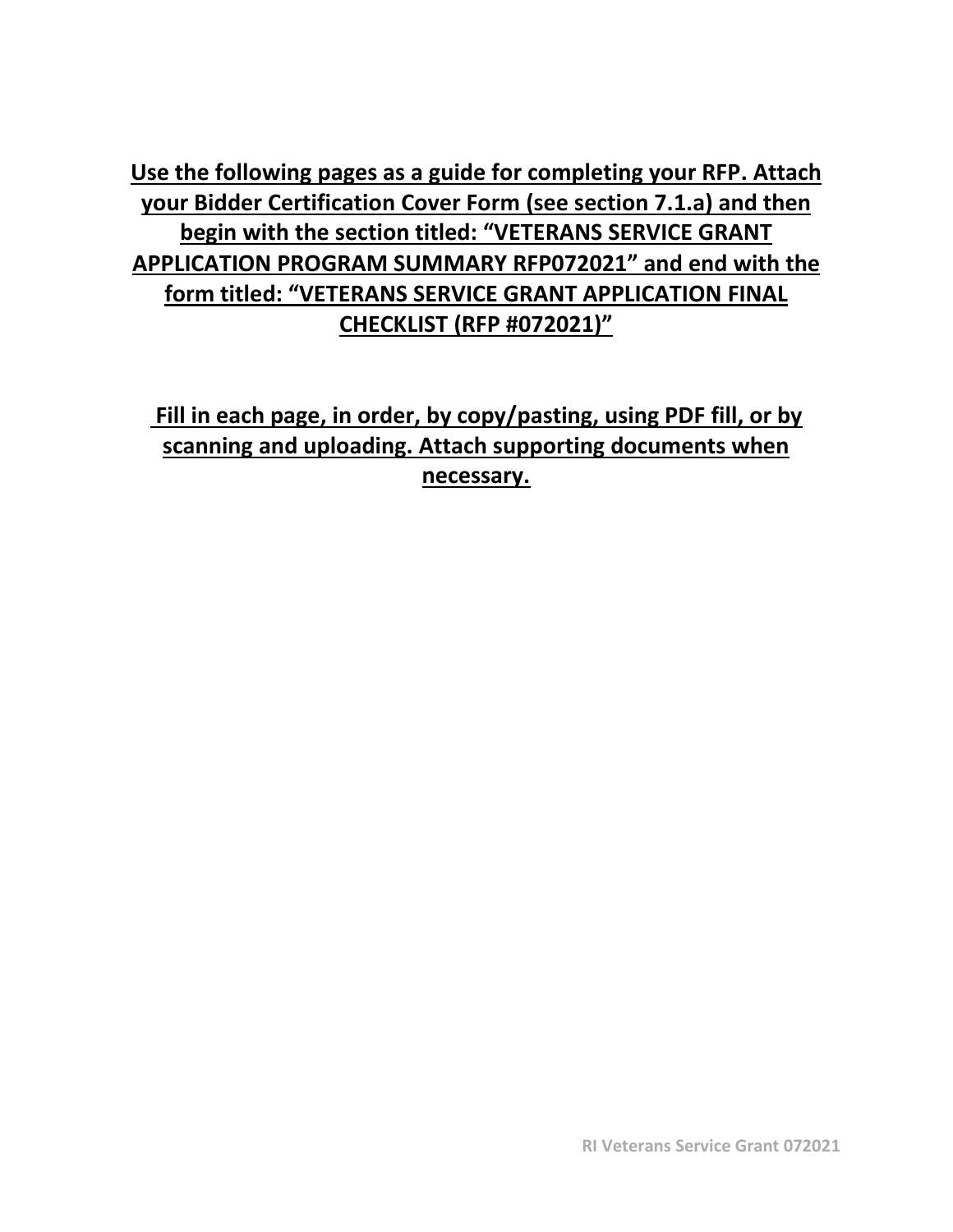# <span id="page-11-0"></span>**VETERANS SERVICE GRANT APPLICATION PROGRAM SUMMARY (RFP #072021)**

# **Organizational Information:**

|  | <b>Organization Name</b> |  |
|--|--------------------------|--|
|--|--------------------------|--|

Address

Program Director

Program Director's Phone

Program Director's Email

## **Eligibility Requirements:**

Please select a funding category:

| Veterans Living in Poverty<br><b>Veterans Education</b>    |   | <b>Veterans Post Traumatic</b><br>Stress Disorder (PTSD)/Agent<br>Orange/Burn Pits |
|------------------------------------------------------------|---|------------------------------------------------------------------------------------|
| <b>Veterans Legal Services</b>                             | П | Veterans Homelessness                                                              |
| <b>Veterans Transitional Assistance</b>                    | П | <b>Veterans Disability Benefits</b>                                                |
| <b>Veterans Transportation</b>                             | П | <b>Veterans Mortuary Affairs</b>                                                   |
| Veterans Financial Planning /                              | □ | Veteran Long-Term Care                                                             |
| <b>Services</b><br>Veterans Family Members /<br>Caregivers | П | Veterans Employment and<br><b>Employment Training</b>                              |
|                                                            |   | Other                                                                              |

#### **Program Finances**

Funding Request Dollar Amount: \$\_\_\_\_\_\_\_\_\_\_\_\_\_\_\_\_\_\_\_\_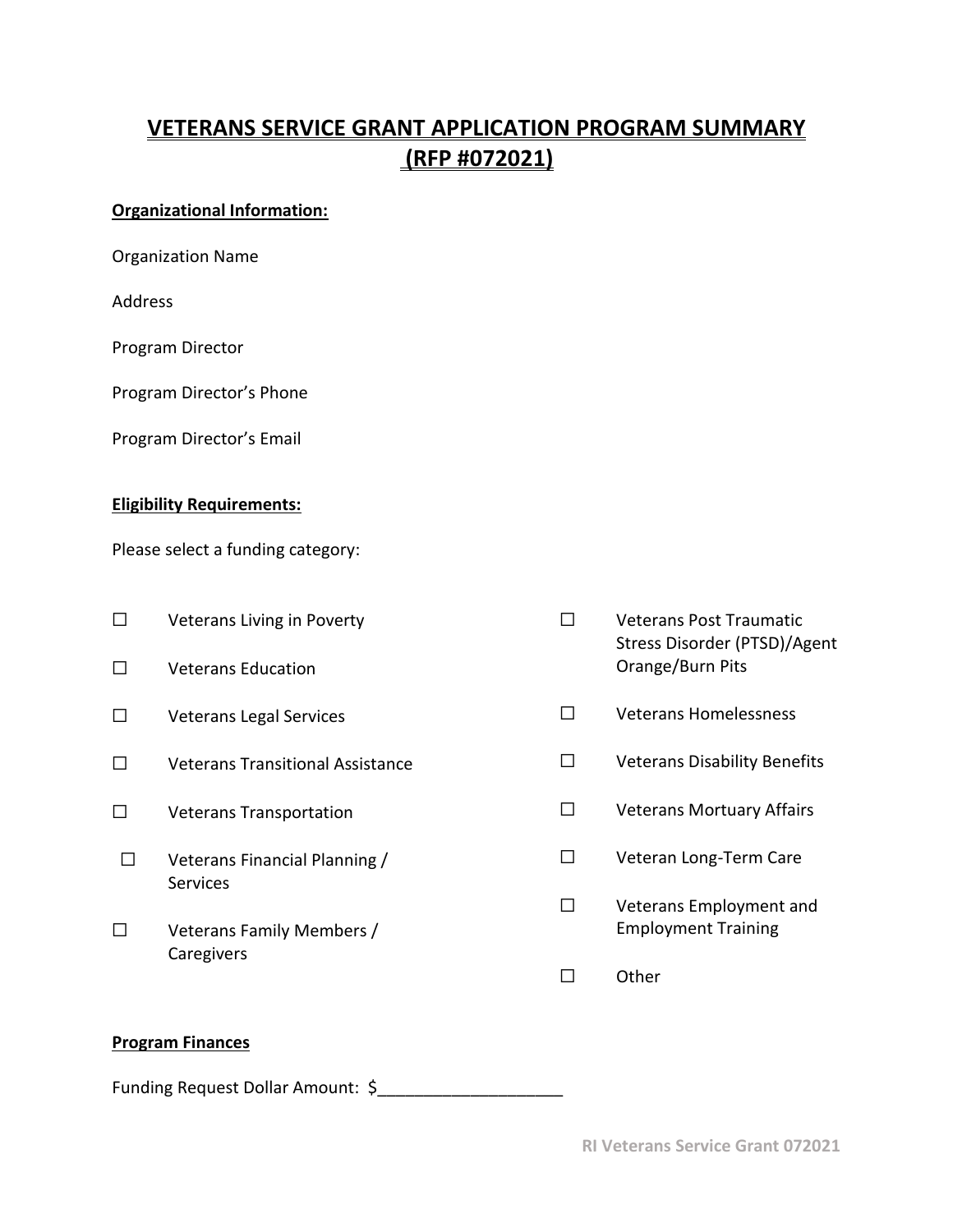#### **Performance Metrics**

Estimated number of Veterans, Service Members, and military-connected family members your program will serve over the course of the program year:

In addition to the total number listed above, please identify any other performance metrics your program may capture:

#### **Award History**

Have you received a Veterans Service Grant(s) previously?  $\Box$  Yes/ $\Box$  No

#### **If Yes**

Previous Start/End Dates: \_\_\_\_\_\_\_\_\_\_\_\_\_\_\_\_\_\_\_\_\_ - \_\_\_\_\_\_\_\_\_\_\_\_\_\_\_\_\_\_\_\_\_

Amount Awarded: \_\_\_\_\_\_\_\_\_\_\_\_\_\_\_\_\_\_\_\_\_

Amount Expended: \_\_\_\_\_\_\_\_\_\_\_\_\_\_\_\_\_\_\_\_\_

Were you in compliance throughout the entire grant period? ☐ **Yes/**☐ **No If you were not in compliance, attach a written explanation**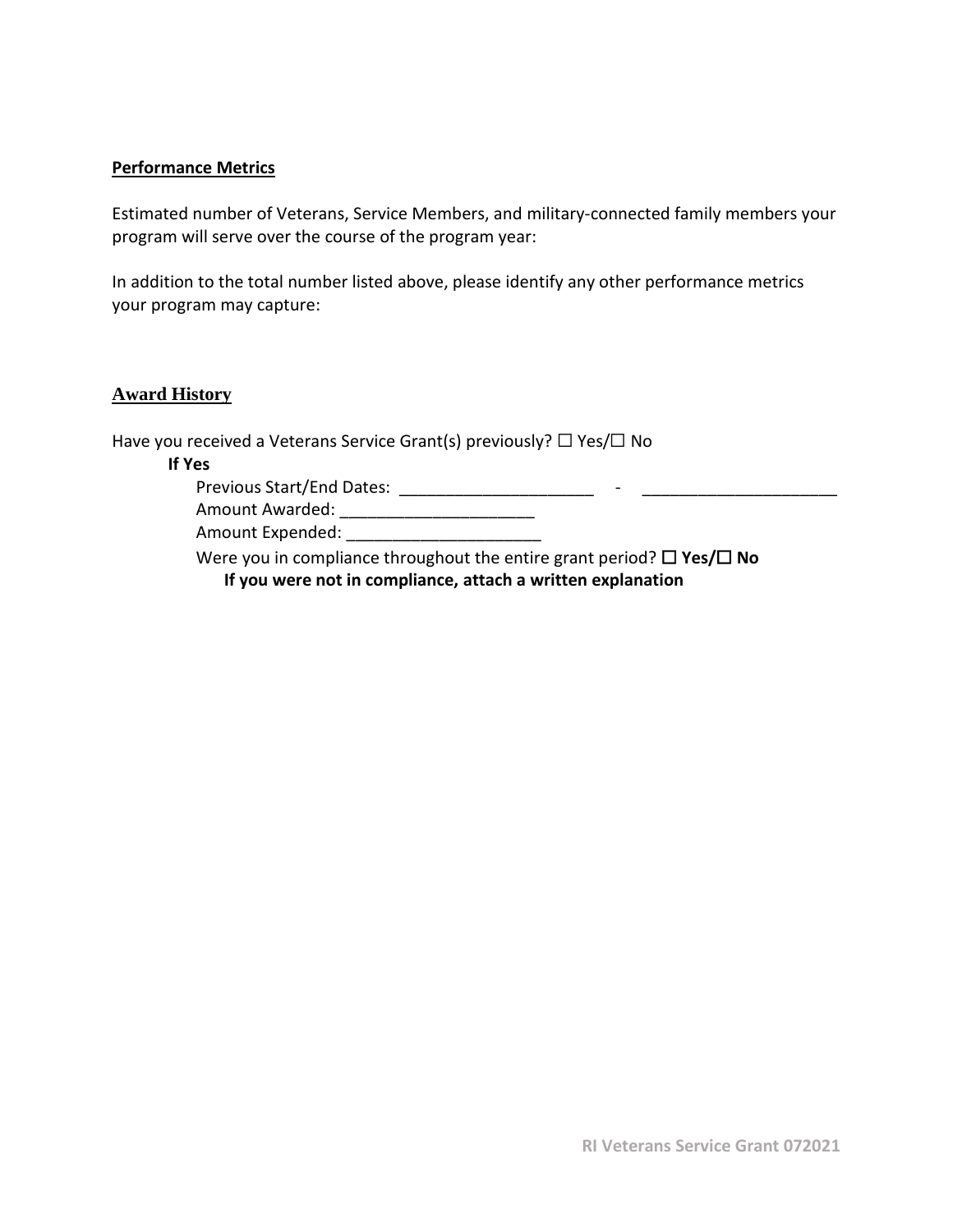# **VETERANS SERVICE GRANT APPLICATION TEMPLATE (RFP #072021)**

This template provides a format for your application. You may find it easiest to copy/paste the below prompts and fill in the required detail below each point. You may instead create your own document which follows the exact order listed below. Missing or incomplete items will receive a 0 score.

### 1. **Background & Qualifications**

- A. Organization's mission and vision.
- B. Describe current programs, services, and activities.

C. Describe the population that your organization serves and the impact on the community.

D. Describe the qualifications of key staff members who will participate in your proposed project.

E. Provide any additional qualifiers for the competency of your organization, such as media stories, testimonials, and letters of support.

F. Provide characteristics of your organization that differentiate it from similar nonprofit organizations.

# 2. **Work Plan & Budget**

A. Describe the program/project goals and objectives, deliverables and outcomes for which grant funding is requested.

B. Provide a program/project evaluation and sustainability plan.

C. Describe in detail your program/project activities and associated time frames, plan for implementing your program, include any relevant research or previous work.

D. Provide plans, equipment lists, and other documents as may be required to show the type, structure, and general character of the program.

E. Describe the community/geographic area in RI that your program will serve.

G. Provide a program budget, with narrative and project costs estimates. The budget must thoroughly describe the intended expenditures of all grant funds and other project costs.

H. Describe the methods of financing the program. Include your methods of financing for program costs not covered by this grant.

#### 3. **Performance Measures**

A. Provide the estimated number of Veterans, Service Members, and military-connected family members your program will serve over the course of the program year.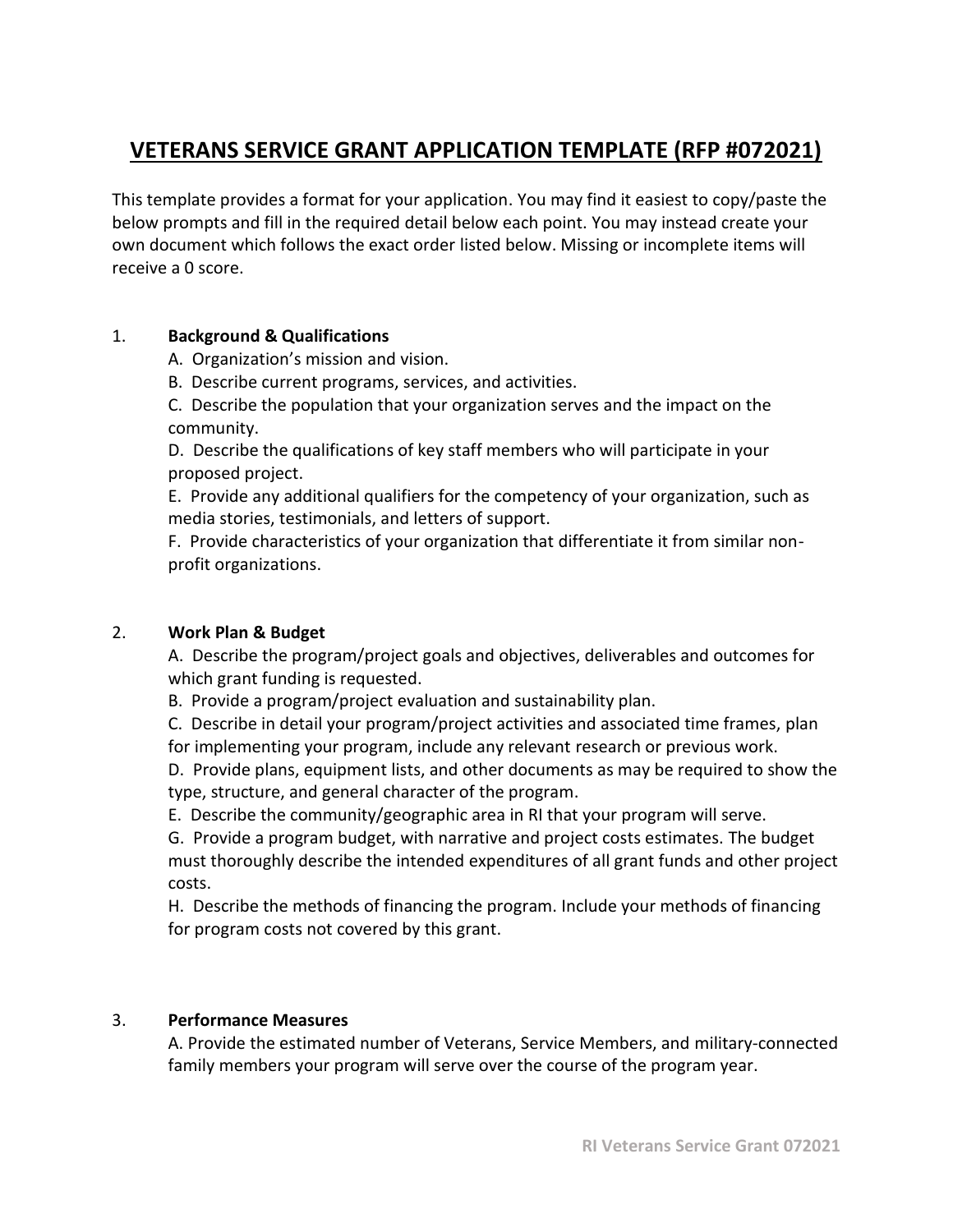B. Provide any self-identified performance measures that your program will target and track.

C. Provide a plan for how you will track all performance measures, including number of Veterans, Service Members, and military-connected family members impacted. D. Provide your plan for delivering an impact statement. Examples would include sharing an anecdote of a program participant with personally identifiable information removed or showcasing a program event which was made possible via grant funding.

# 4. **Project Scalability**

A. Provide a scalability plan explaining if and how your program could operate under a partial funding amount. (For example, if your program was to receive 50% of the requested funding, could it deliver 50% of your initially estimated performance?) If your program cannot function unless it receives the fully requested amount, you must note this here. Note that inability to scale your project will result in full or partial loss of points in this category.

B. Describe how the program will be supported after the termination of the grant.

# 5. **Financials**

A. Provide full financial statements including all notes and supplementary information for the last two fiscal years.

B. Provide a current year's operating budget to include both projected expenses and revenues.

# 6. **Other required documents**

A.  $501(c)(3)$  IRS Determination Letter – Required for all tax exempt organizations. B. IRS Form 990-Required for all entities except municipalities, local education agencies, and churches.

D. Provide proof that the applicant is properly licensed to conduct service proposed.

E. Secretary of State Certificate of Good Standing – issued within the last 90 days.

F. Board of Directors List – including Board compensation, employment, and other affiliations.

G. Entity Conflict of Interest Policy: Do any of the chief officers/board members have a relationship with a RIVETS employee? If so, provide a statement disclosing the relationship(s).

H. Is the project in collaboration with other agencies? If so, include letters of agreement/memorandums of understanding from the collaborating agencies. NOTE: IRS Form 990, Complete Financial Statement, and Secretary of State Certificate of Good Standing must be up to date. Submissions with out-of-date information will not be considered.